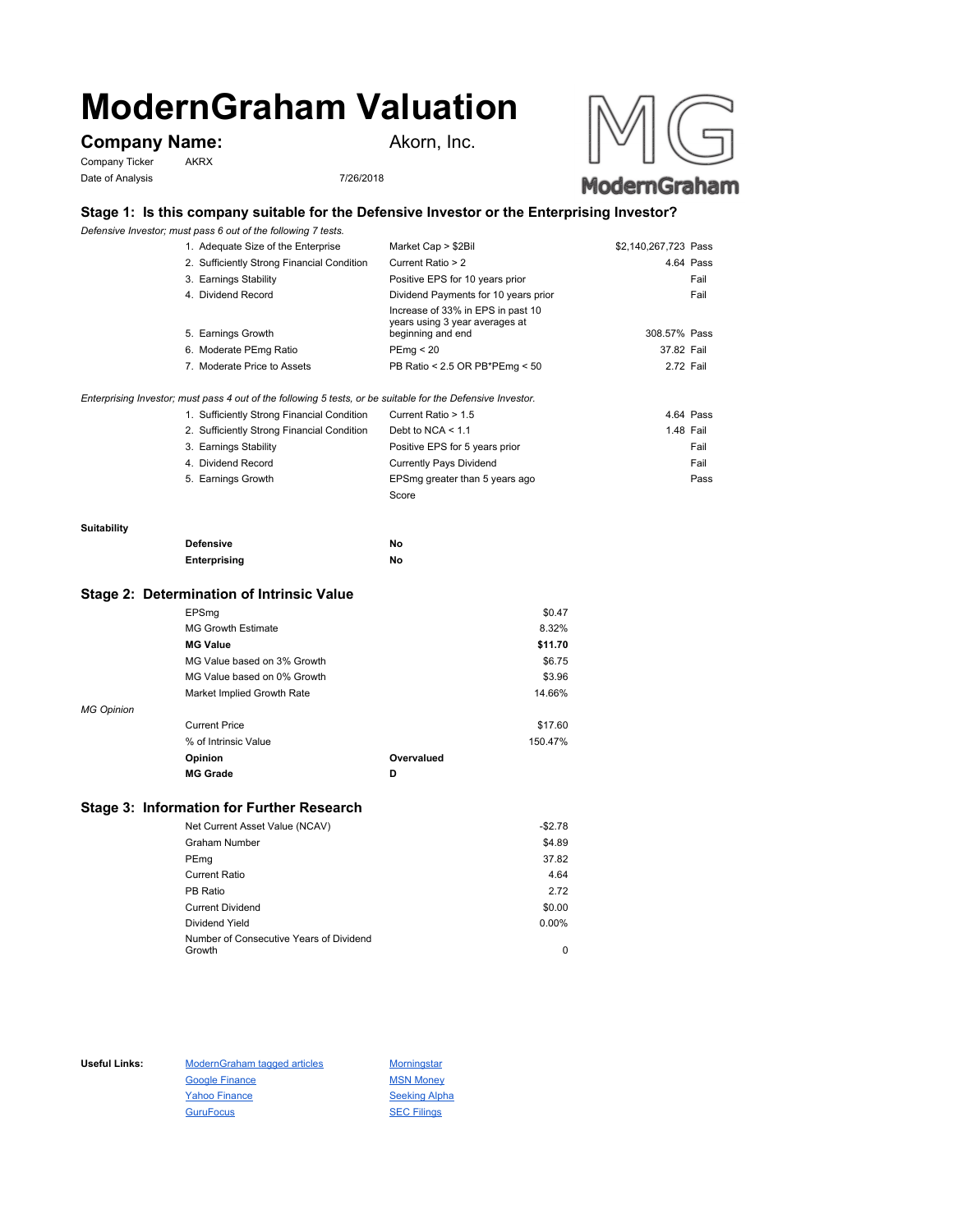| <b>EPS History</b> |          | <b>EPSmg History</b>                 |                 |
|--------------------|----------|--------------------------------------|-----------------|
| Next Fiscal Year   |          |                                      |                 |
| Estimate           |          | \$0.16 Next Fiscal Year Estimate     | \$0.47          |
| Dec2017            | $-$0.20$ | Dec2017                              | \$0.62          |
| Dec2016            | \$1.47   | Dec2016                              | \$0.92          |
| Dec2015            | \$1.22   | Dec2015                              | \$0.60          |
| Dec2014            | \$0.13   | Dec2014                              | \$0.30          |
| Dec2013            | \$0.46   | Dec2013                              | \$0.33          |
| Dec2012            | \$0.32   | Dec2012                              | \$0.22          |
| Dec2011            | \$0.41   | Dec2011                              | \$0.11          |
| Dec2010            | \$0.22   | Dec2010                              | $-$0.05$        |
| Dec2009            | $-$0.28$ | Dec2009                              | $-$0.21$        |
| Dec2008            | $-$0.09$ | Dec2008                              | $-$0.29$        |
| Dec2007            | $-$0.22$ | Dec2007                              | $-$0.48$        |
| Dec2006            | $-$0.09$ | Dec2006                              | $-$0.65$        |
| Dec2005            | $-$0.49$ | Dec2005                              | $-$0.91$        |
| Dec2004            | $-$1.80$ | Dec2004                              | $-$1.01$        |
| Dec2003            | $-$0.62$ | Dec2003                              | $-$0.53$        |
| Dec2002            | $-$0.66$ | Dec2002                              | $-$0.39$        |
| Dec2001            |          | -\$0.78 Balance Sheet Information    | 3/1/2018        |
| Dec2000            |          | -\$0.13 Total Current Assets         | \$705,016,000   |
| Dec1999            |          | \$0.36 Total Current Liabilities     | \$151,931,000   |
| Dec1998            |          | \$0.25 Long-Term Debt                | \$816,499,000   |
|                    |          | <b>Total Assets</b>                  | \$1,863,472,000 |
|                    |          | <b>Intangible Assets</b>             | \$822,458,000   |
|                    |          | <b>Total Liabilities</b>             | \$1,052,956,000 |
|                    |          | Sharee Outetanding (Diluted Average) | 125.240.000     |